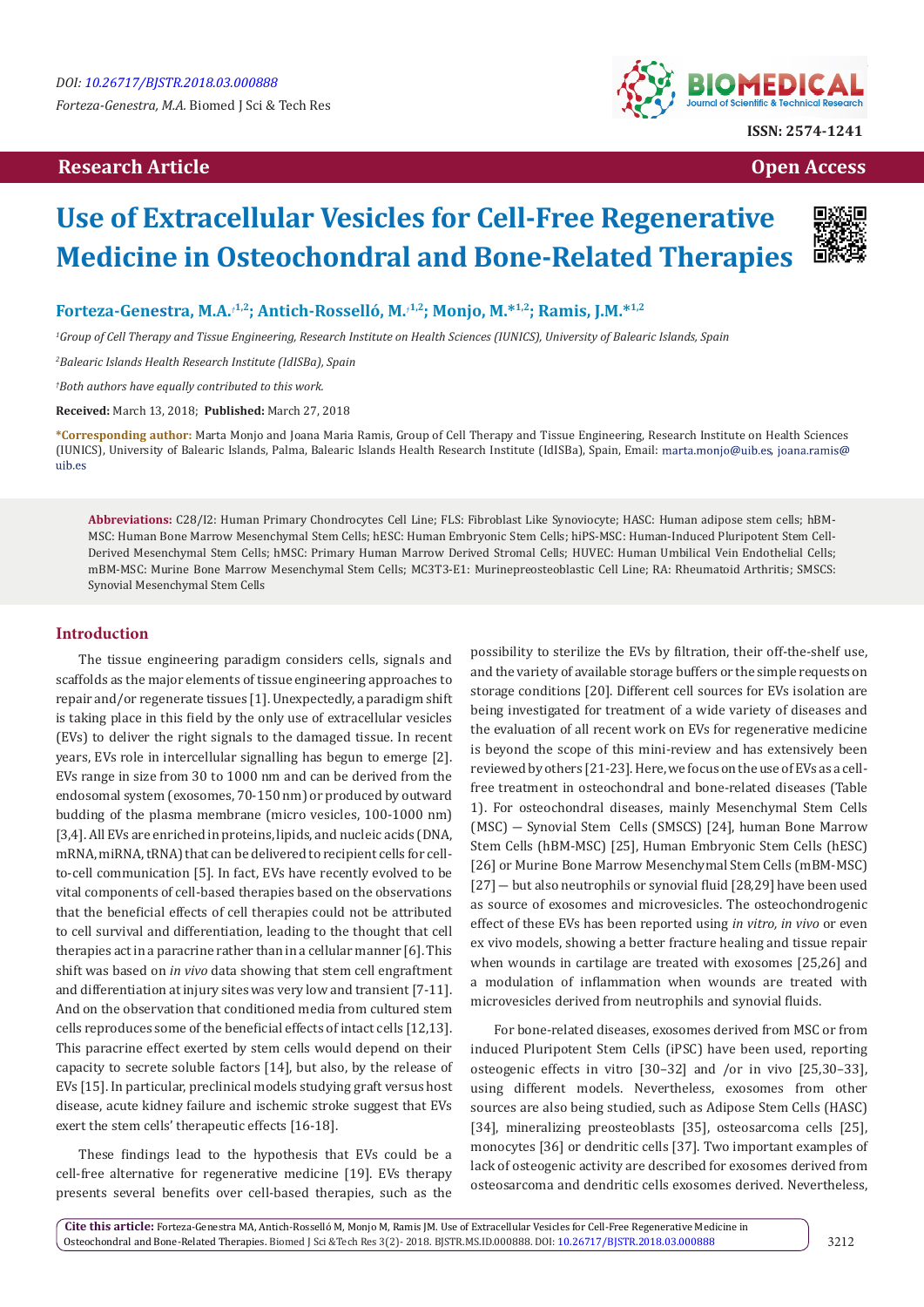dendritic cells show an important role in MSC recruitment despite this lack of osteogenic nor chondrogenic activity [37]. Nevertheless, dendritic cells show an important role in MSC recruitment despite this lack of osteogenic nor chondrogenic activity [37]. What is more, for treatment of bone related diseases, the most recent advances result from the combination of exosomes with already existing biomaterials, such as collagen membranes [32], tricalcium

phosphate [30,33] or polymeric scaffolds [34], pointing out that further studies formulating new biomaterials with exosomes will play a key role in the field of bone regenerative therapies in the next years.

 In conclusion, the use of extracellular vesicles is emerging as a shift in the basic paradigm in tissue engineering and regenerative medicine as a strategy for cell-free therapies.

**Table 1:** EVs sources and therapeutic targets for cell-free regenerative medicine in osteochondral and bone-related therapies.

| <b>Source</b>                                        | <b>Therapeutic Target</b>                         | <b>EV</b> subtype          | <b>Study model</b>                                                              | <b>References</b> |
|------------------------------------------------------|---------------------------------------------------|----------------------------|---------------------------------------------------------------------------------|-------------------|
| <b>SMSCS</b>                                         | Osteoarthritis                                    | Exosomes                   | In vivo (rat)                                                                   | $[24]$            |
| hBM-MSC & HOS                                        | Endochondral ossification<br>in bone fracture     | Exosomes                   | In vivo (mouse)                                                                 | $[25]$            |
| hESC                                                 | Osteochondral defects                             | Exosomes                   | In vivo (rat)                                                                   | [26]              |
| mBM-MSC                                              | Protection from cartilage<br>and bone degradation | Exosomes and microvesicles | In vitro (mouse)                                                                | $[27]$            |
| Neutrophils (from control<br>and arthritis patients) | Inflammation in the synovia                       | Microvesicles              | In vitro (Macrophage-FLS Co-Cultures) In<br>vivo (mouse)                        | $[28]$            |
| Human RA Synovial Fluid &<br>Neutrophils             | Rheumatoid arthritis                              | Microvesicles              | In vitro (C28/I2 cell line) In vivo (mouse)<br>Ex vivo (rat cartilage explants) | $[29]$            |
| hiPSC-MSC                                            | Osteoporosis                                      | Exosomes                   | In vitro (osteopenic rat's BMSC) In vivo<br>(osteopenic rat)                    | $[30]$            |
| Mutant BMSC                                          | Femoral head necrosis                             | Exosomes                   | In vitro (2D and 3D HUVEC) In vivo<br>(rabbit)                                  | $[31]$            |
| hMSCs                                                | Bone regeneration model                           | Exosomes                   | In vitro (2D and 3D hMSC) In vitro<br>(mouse)                                   | $[32]$            |
| hiPS-MSC                                             | Bone defects                                      | Exosomes                   | In vivo (rats)                                                                  | $[33]$            |
| HASC                                                 | Bone defects                                      | Exosomes                   | In vitro (hBMSC) In vivo (mouse)                                                | $[34]$            |
| Mineralizing MC3T3-E1                                | Bone regeneration model                           | Exosomes                   | In vitro (ST2 mouse BMSC) In vivo<br>(mouse)                                    | $[35]$            |
| Human monocytes                                      | Bone regeneration model                           | Exosomes                   | In vitro (hMSC)                                                                 | $[36]$            |
| Primary human dendritic<br>cells                     | Bone regeneration model                           | Exosomes enriched Evs      | In vitro (hMSC)                                                                 | $[37]$            |

#### **Acknowledgement**

This work was supported by the Instituto de Salud Carlos III (PI17/01605 and CP16/00124) and the Vicepresidència I Conselleriad'Innovació, Recerca I Turisme del Govern de les IllesBalears (FPI/2046/2017).

#### **References**

- 1. [Nerem RM, Schutte SC \(2014\) The Challenge of Imitating Nature. In](https://www.researchgate.net/publication/285935819_The_Challenge_of_Imitating_Nature)  [Princ. Tissue Eng. Fourth Edi, Elsevier: pp. 9-24.](https://www.researchgate.net/publication/285935819_The_Challenge_of_Imitating_Nature)
- 2. [Théry C \(2011\) Exosomes: secreted vesicles and intercellular](https://www.ncbi.nlm.nih.gov/pmc/articles/PMC3155154/)  [communications. F1000 Biol Rep 3:15.](https://www.ncbi.nlm.nih.gov/pmc/articles/PMC3155154/)
- 3. [Fais S, O Driscoll L, Borras FE, Buzas E, Camussi G, et al. \(2016\) Evidence-](https://pubs.acs.org/doi/abs/10.1021/acsnano.5b08015)[Based Clinical Use of Nanoscale Extracellular Vesicles in Nanomedicine.](https://pubs.acs.org/doi/abs/10.1021/acsnano.5b08015)  [ACS Nano 10\(4\): 3886-3899.](https://pubs.acs.org/doi/abs/10.1021/acsnano.5b08015)
- 4. [Yáñez Mó M, Siljander PRM, Andreu Z, Zavec AB, Borràs FE, et al. \(2015\)](https://www.ncbi.nlm.nih.gov/pubmed/25979354)  [Biological properties of extracellular vesicles and their physiological](https://www.ncbi.nlm.nih.gov/pubmed/25979354)  [functions. J Extracell Vesicles 4: 27066.](https://www.ncbi.nlm.nih.gov/pubmed/25979354)
- 5. [Penfornis P, Vallabhaneni KC, Whitt J, Pochampally R \(2016\)](https://www.ncbi.nlm.nih.gov/pubmed/25559768)  [Extracellular vesicles as carriers of microRNA, proteins and lipids in](https://www.ncbi.nlm.nih.gov/pubmed/25559768)  [tumor microenvironment. Int J Cancer 138: 14-21.](https://www.ncbi.nlm.nih.gov/pubmed/25559768)
- 6. [Caplan AI, Correa D \(2011\) The MSC: An injury drugstore. Cell Stem Cell](https://www.ncbi.nlm.nih.gov/pubmed/21726829)  [9:11-5.](https://www.ncbi.nlm.nih.gov/pubmed/21726829)

7. [Ma S, Xie N, Li W, Yuan B, Shi Y \(2014\) Immunobiology of mesenchymal](https://www.ncbi.nlm.nih.gov/pubmed/24185619) [stem cells. Cell Death Differ 21: 216-225.](https://www.ncbi.nlm.nih.gov/pubmed/24185619)

- 8. [Bennet L, Tan S, Van Den Heuij L, Derrick M, Groenendaal F, et al. \(2012\)](https://www.ncbi.nlm.nih.gov/pubmed/22522476) [Cell therapy for neonatal hypoxia-ischemia and cerebral palsy. Ann](https://www.ncbi.nlm.nih.gov/pubmed/22522476) [Neurol 71: 589-600.](https://www.ncbi.nlm.nih.gov/pubmed/22522476)
- 9. [Chen J, Li Y, Katakowski M, Chen X, Wang L, et al. \(2003\) Intravenous](https://www.ncbi.nlm.nih.gov/pubmed/12949903) [bone marrow stromal cell therapy reduces apoptosis and promotes](https://www.ncbi.nlm.nih.gov/pubmed/12949903) [endogenous cell proliferation after stroke in female rat. J Neurosci Res](https://www.ncbi.nlm.nih.gov/pubmed/12949903) [73: 778-786.](https://www.ncbi.nlm.nih.gov/pubmed/12949903)
- 10. [Chimenti I, Smith RR, Li TS, Gerstenblith G, Messina E, et al. \(2010\)](https://www.ncbi.nlm.nih.gov/pubmed/20110532) [Relative roles of direct regeneration versus paracrine effects of human](https://www.ncbi.nlm.nih.gov/pubmed/20110532) [cardiosphere-derived cells transplanted into infarcted mice. Circ Res](https://www.ncbi.nlm.nih.gov/pubmed/20110532) [106: 971-980.](https://www.ncbi.nlm.nih.gov/pubmed/20110532)
- 11. [Katsha AM, Ohkouchi S, Xin H, Kanehira M, Sun R, et al. \(2011\) Paracrine](https://www.ncbi.nlm.nih.gov/pubmed/20842104) [factors of multipotent stromal cells ameliorate lung injury in an elastase](https://www.ncbi.nlm.nih.gov/pubmed/20842104)[induced emphysema model. Mol Ther 19: 196-203.](https://www.ncbi.nlm.nih.gov/pubmed/20842104)
- 12. [Lee JW, Fang X, Gupta N, Serikov V, Matthay MA \(2009\) Allogeneic human](https://www.ncbi.nlm.nih.gov/pubmed/19721001) [mesenchymal stem cells for treatment of E. coli endotoxin-induced acute](https://www.ncbi.nlm.nih.gov/pubmed/19721001) lung injury in the *ex vivo* [perfused human lung. Proc Natl Acad Sci U S A](https://www.ncbi.nlm.nih.gov/pubmed/19721001) [106:16357-16362.](https://www.ncbi.nlm.nih.gov/pubmed/19721001)
- 13. [Timmers L, Lim SK, Arslan F, Armstrong JS, Hoefer IE, et al. \(2008\)](https://www.ncbi.nlm.nih.gov/pubmed/19383393) [Reduction of myocardial infarct size by human mesenchymal stem cell](https://www.ncbi.nlm.nih.gov/pubmed/19383393) [conditioned medium. Stem Cell Res 1: 129-137.](https://www.ncbi.nlm.nih.gov/pubmed/19383393)